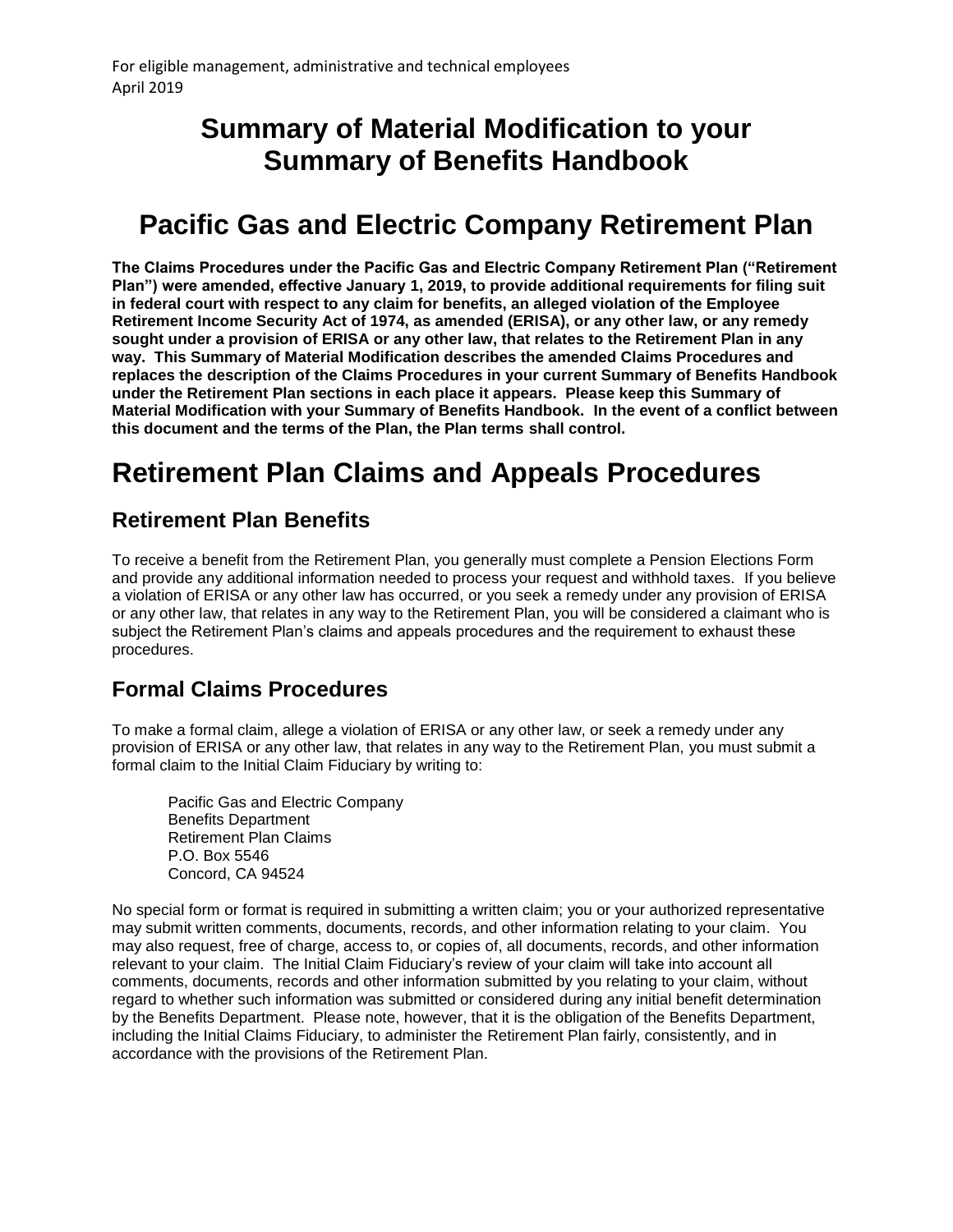You will receive written notice of the decision on your claim within 90 days of receipt of the initial claim unless, due to special circumstances, an additional 90 days is required. You will be notified in writing if a 90-day extension is necessary and the circumstances requiring the extension.

If the Initial Claims Fiduciary denies your claim, in whole or in part, you will be notified in writing. Such notification will set forth:

- the specific reason(s) for the denial of the claim;
- a reference to the Retirement Plan provisions which apply to the denial;
- a description of any additional material or information necessary for a participant or beneficiary to perfect the claim and an explanation of why such material or information is necessary;
- a description of the Retirement Plan's claims review procedures and the time limits applicable to such procedures; and
- a statement of the participant's or beneficiary's right to bring a civil action under section 502(a) of ERISA following an adverse benefit determination on review, and after exhausting your administrative remedies under the Retirement Plan.

If you are not satisfied with the Initial Fiduciary's decision on your claim, whether in whole or in part, you may submit a written appeal for review (within 60 days of receiving notice of denial of your claim) to the Employee Benefit Appeals Committee ("EBAC"), the final adjudicator in the appeals process. You or your representative will have, upon request and free of charge, access to, and copies of, all documents, records and other information relevant to your claim. Your appeal must state the reasons for your appeal. You may include all documentation, records and any additional information to support your appeal. If you do not raise an issue on appeal or do not include a piece of evidence, the issue and evidence will not be considered by the EBAC on appeal.

Send your appeal to:

Pacific Gas and Electric Company Benefits Department EBAC Appeals P.O. Box 5546 Concord, CA 94524

You will receive a final ruling from EBAC within 60 days of EBAC's receipt of your appeal unless, due to special circumstances, EBAC requires additional time to respond, up to another 60 days. You will be notified in writing if a 60-day extension is necessary and the circumstances for the extension.

If EBAC denies your appeal, you will receive a written response, which will include:

- the specific reason(s) for denying your appeal;
- a reference to the specific Retirement Plan provision(s) on which the denial is based;
- a statement that you are entitled to receive, upon request and free of charge, reasonable access to, and copies of, all documents, records and other information relevant to your claim;
- a statement describing any voluntary appeals procedures offered by the Retirement Plan (if any) and your right to information about those procedures; and
- a statement of your right to bring a civil action under section 502(a) of ERISA.